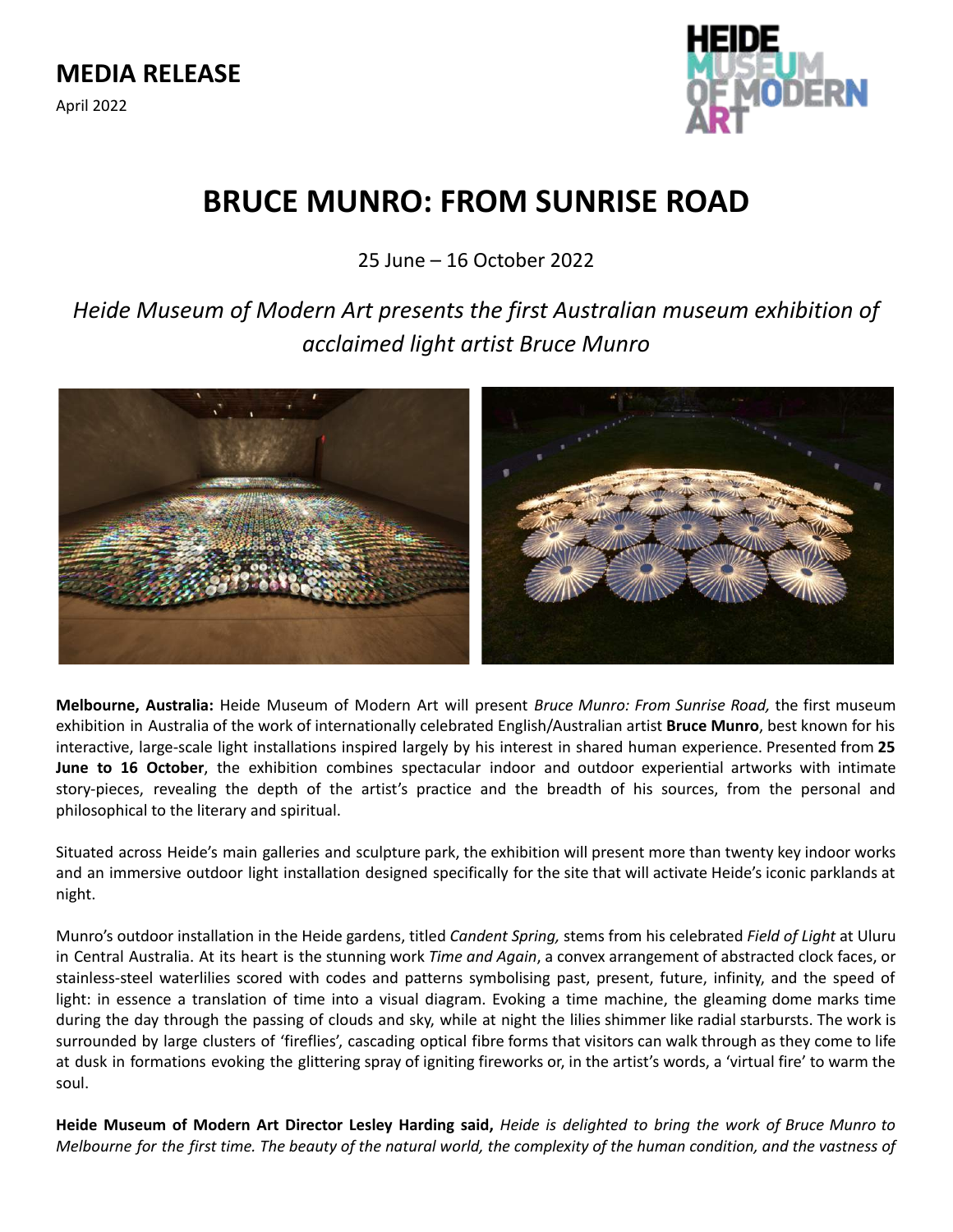# **MEDIA RELEASE**

April 2022



the cosmos are all brought to bear in an exhibition that is at once playful, contemplative and thought-provoking, offering *an unforgettable interactive experience to engage the senses and enrich the mind.*

The time that the artist has spent living and working in Australia since the 1980s has infused his work strongly over the decades and informs many of the works in *Bruce Munro: From Sunrise Road*. The contrast between England's soft light and gentle landscape and the sun-drenched dramatic topography of Australia has fueled his creative processes and desire to explore the emotions engendered by a moment in time at a specific location.

Heide Museum of Modern Art Head Curator Kendrah Morgan said, From a shimmering river constructed from recycled *CDs that project coded words of light, to interactive animations evoking kaleidoscopic landscapes and his poetic photography-based images, Munro's work demonstrates a considered use of site and scale, and materials and technologies that are calibrated to inflect meaning and associations.*

Highlights presented inside the Heide Galleries include the immersive work *Ferryman's Crossing I* (2015), which represents the artist's reflections on Herman Hesse's 1922 novel, *Siddhartha*, a story of one man's spiritual journey of self-discovery during the time of Gautama Buddha. Siddhartha's crossing of a river with a ferryman, who offers both his passenger and the reader insights into the interdependence of all things as he navigates the way, symbolises enlightenment. The coursing river serves as a metaphor for the continuous flow of time, with past, present and future merging together into one constantly moving whole or transcendent timelessness—a key theme in Munro's practice.

Constructed from recycled CDs, *Ferryman's Crossing I* suggests an abstracted luminescent river with a central crossing point. Beams of light are projected across the surface of the work in Morse code, visually mimicking the 'language' primarily used by mariners to transmit messages across vast bodies of water. The pulsating light spells out the words of an extract from *Siddhartha:*

> The river is everywhere at once ... everywhere at the same time. And that for it there is only the present, not the shadow called the future ... And when I learned that, I looked at my life, and it too was a river. *Nothing was, nothing will be: everything is, everything has its being and is present.*

Munro's interest in Morse code originated in his discovery in 2014 of the work of the South Korean abstract artist Kim Whanki (1913–1974). Whanki's line and mark-making reminded Munro of musical notation and binary code, which led to ideas of messaging using pulsing light and translating text in a manner that produced both pattern and a decipherable message.

This can also be seen in *Reflections* 2016, a series of circular, kaleidoscopic, digital light animations, each with a different colour palette, and patterns and movement created using Morse code and graphics. Projected on the floor, the animations create a dreamlike environment that explores and reinforces the relationship between space and experience. The multi layered visual content and accompanying soundtracks reference Munro's specific experiences of poetry, music, religion, travels, and childhood stories, and his interpretation of those encounters. *Clouds*, for example, is an homage to poet William Wordsworth's poem *I Wandered Lonely as a Cloud*, while *Between Worlds* conjures a tree canopy in dappled sunlight from the enchanted world of C.S. Lewis's book *The Magician's Nephew*.

*Time and Place: Sunrise Road* 2019, the work from which the exhibition takes its title, is a grid of changing light and colour based on photographic slides that Munro took of the paradisiacal coastal location in Sydney where he first lived in Australia in the 1980s. The artist divided three slides taken on separate days into tiny modules of colour and light and reconstructed them using more than 1000 magnetised tiles as the building blocks of one amalgamated image. The work will be displayed with an animated time lapse iteration.

Two large-scale works both titled *Uluru*, 2020, continue Munro's investigation of the physical visualisation of memories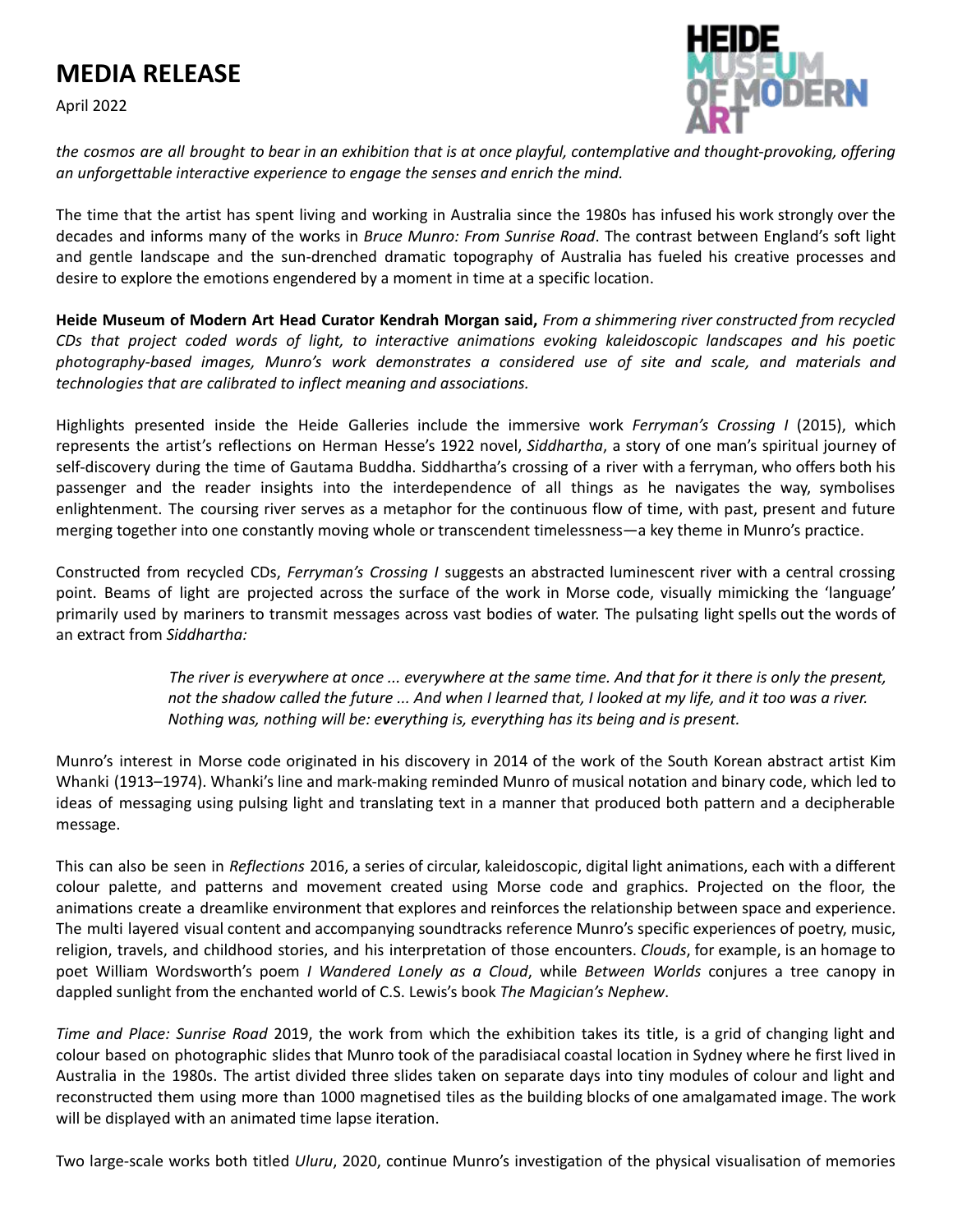# **MEDIA RELEASE**

April 2022



and moments from specific sites and how they are recalled and reinterpreted. The images are comprised of carefully ordered compositions of vinyl dots derived from photographic panoramas taken by the artist at the ancient rock of Uluru in Central Australia, then pixelated. The colour, light and atmospheric conditions captured in the photographs are re-created through a systematic modular process of Munro's own devising, which enables him to explore his ideas about the origins of an experience and their subsequent significance. His use of the spiral, a universal form, symbolises notions of a journey, growth, regeneration, and the path of enlightenment.

Artist Bruce Munro said, "I am delighted that Heide is presenting my first Australian museum exhibition. This unique site offers the ideal environment for my work within the gallery and surrounding parklands. Light is my medium, and a beautiful quality of light is that it captures the ephemeral. This illusive, seemingly no physical quality has a spiritual essence about it and makes it ideal as a medium to express abstract concepts such as emotions and connection and I felt *an instant connection to the environs of Heide."*

*Bruce Munro: From Sunrise Road* brings together key works that explore light, experienced as either illumination or reflected wavelengths of colour. Collectively these works form a meditation on light that suggests how, when linked with time, it evokes memory and can capture the past.

### *ENDS*

**MEDIA CONTACT:** For further information or interview requests please contact Isabel Wright, [isabel@articulatepr.com.au](mailto:isabel@articulatepr.com.au), 0400 359 485, or Claire Martin, [claire@articulatepr.com.au,](mailto:claire@articulatepr.com.au) 0414 437 588

**Images** available to download [HERE](https://www.dropbox.com/sh/is01tzffejvqz9o/AACUd-BbPpdaFQ0-01e_AvU8a?dl=0)

## **Image Captions (L to R):**

Image caption: Precedent Image *Ferryman's Crossing I* 2015 © 2021 Bruce Munro. All rights reserved. Photography by Mark Pickthall

Image caption: Precedent Image *Time and Again* 2016 © 2021 Bruce Munro. All rights reserved. Photography by Christopher John

### **EXHIBITION DETAILS**

*Bruce Munro: From Sunrise Road* 25 June – 16 October 2022 Heide Museum of Modern Art, 7 Templestowe Road, Bulleen, Victoria, 3105 [Heide.com.au](https://www.heide.com.au/)

### **ABOUT HEIDE**

Set on sixteen acres of parkland with Yarra River frontage, Heide Museum of Modern Art, or Heide as it is affectionately known, is one of Australia's most important cultural institutions. Once a significant Wurundjeri gathering place, the property was later a dairy farm before becoming known as a hub for Australian modernist art and writing after it was purchased by art patrons John and Sunday Reed in 1934.